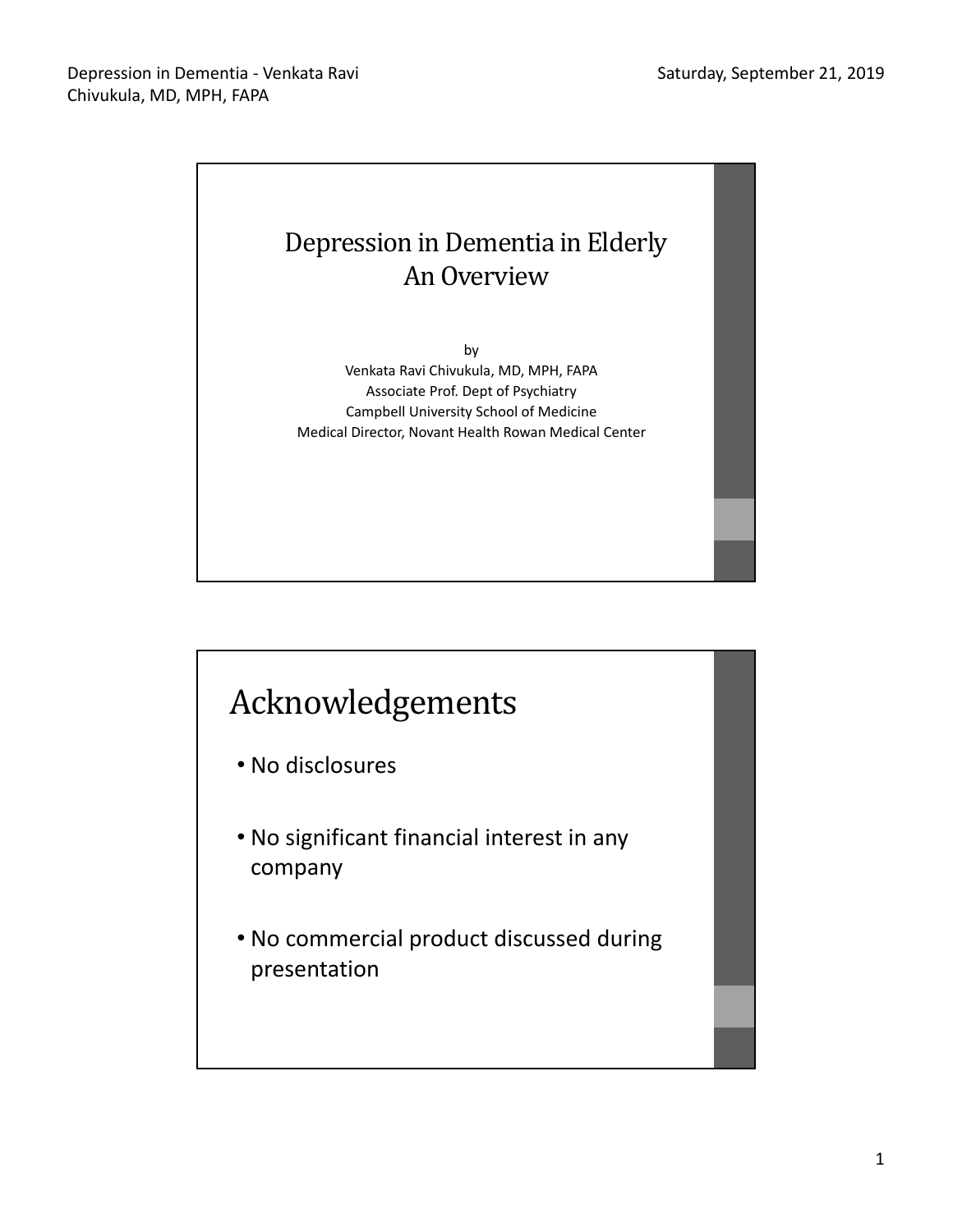

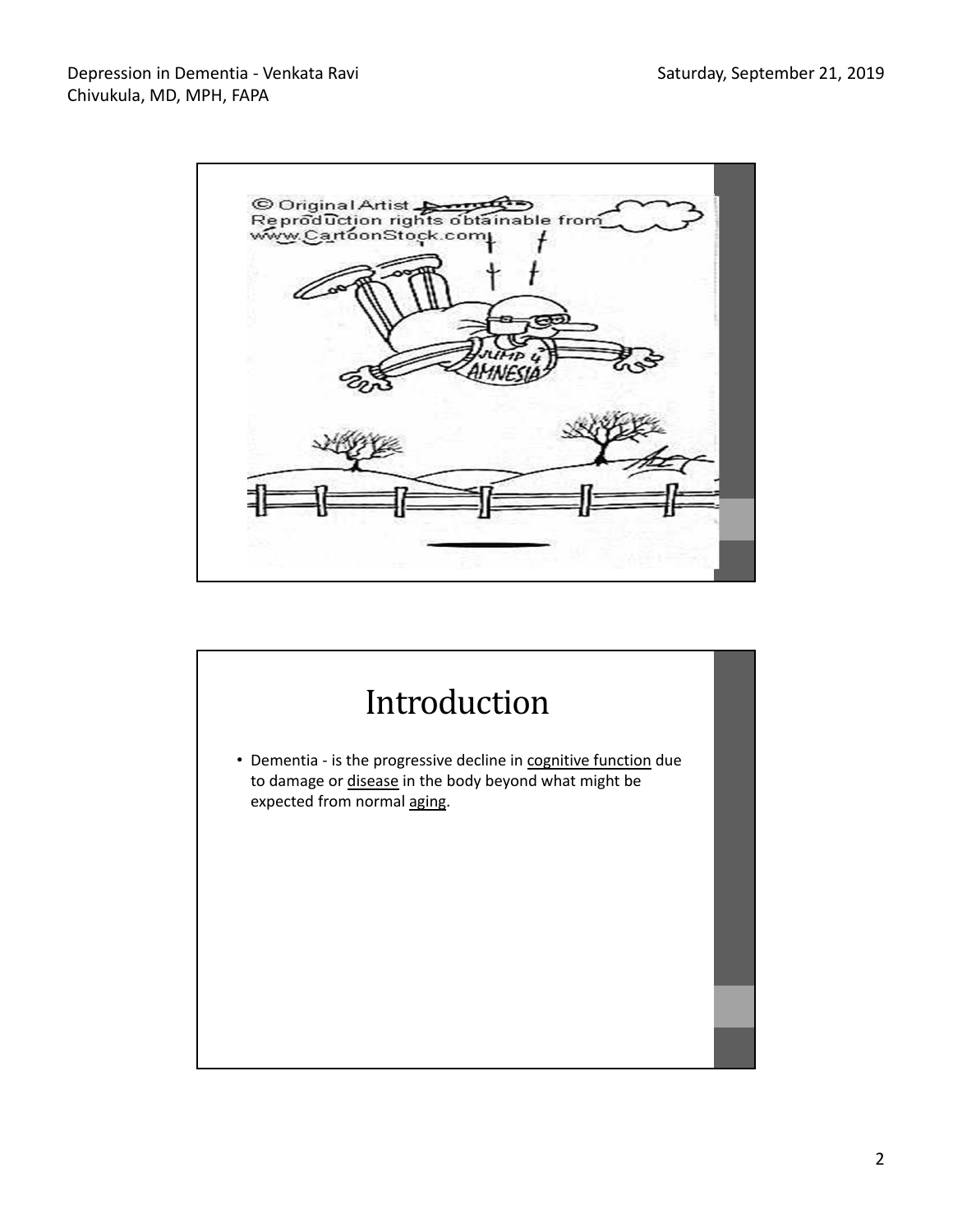

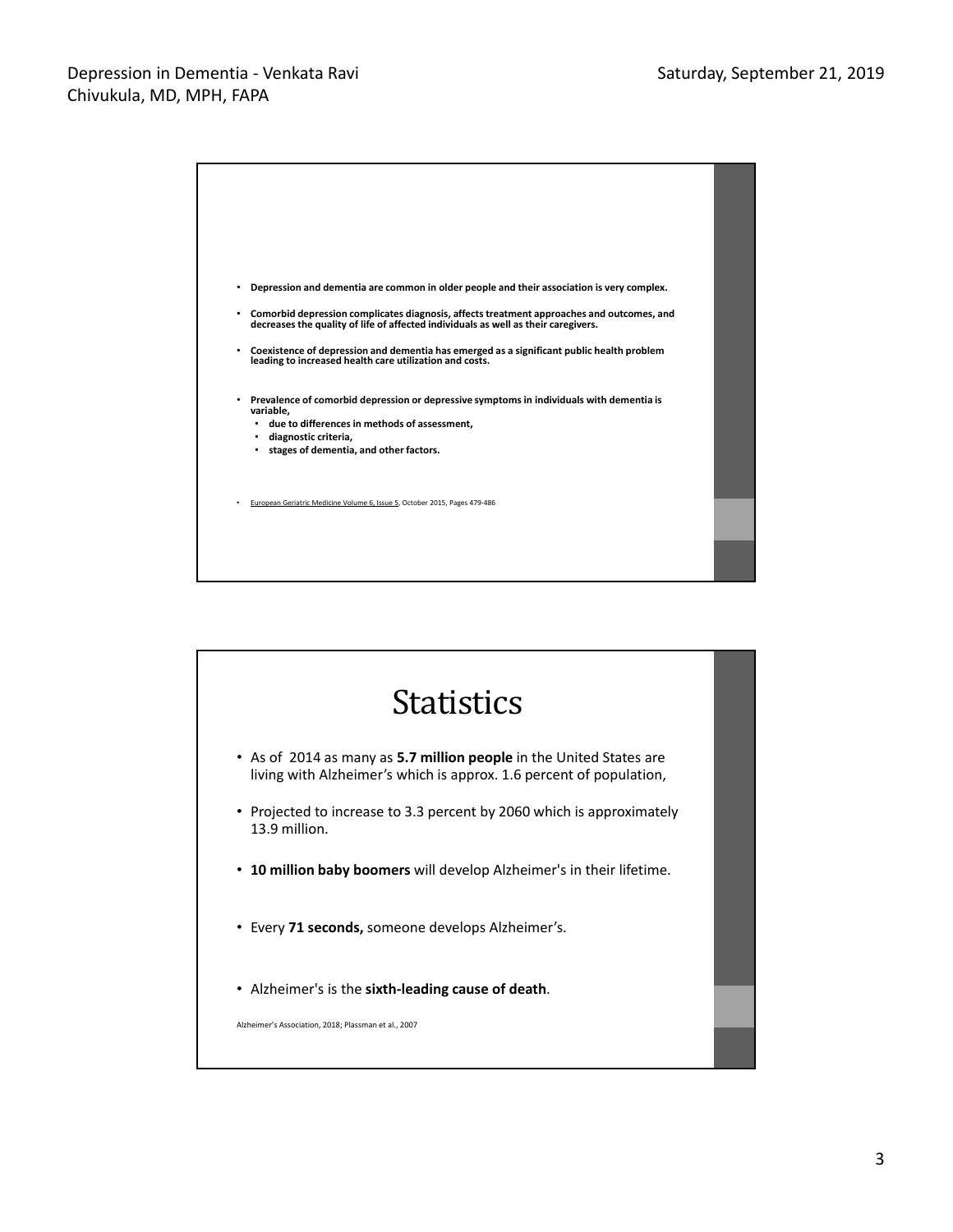

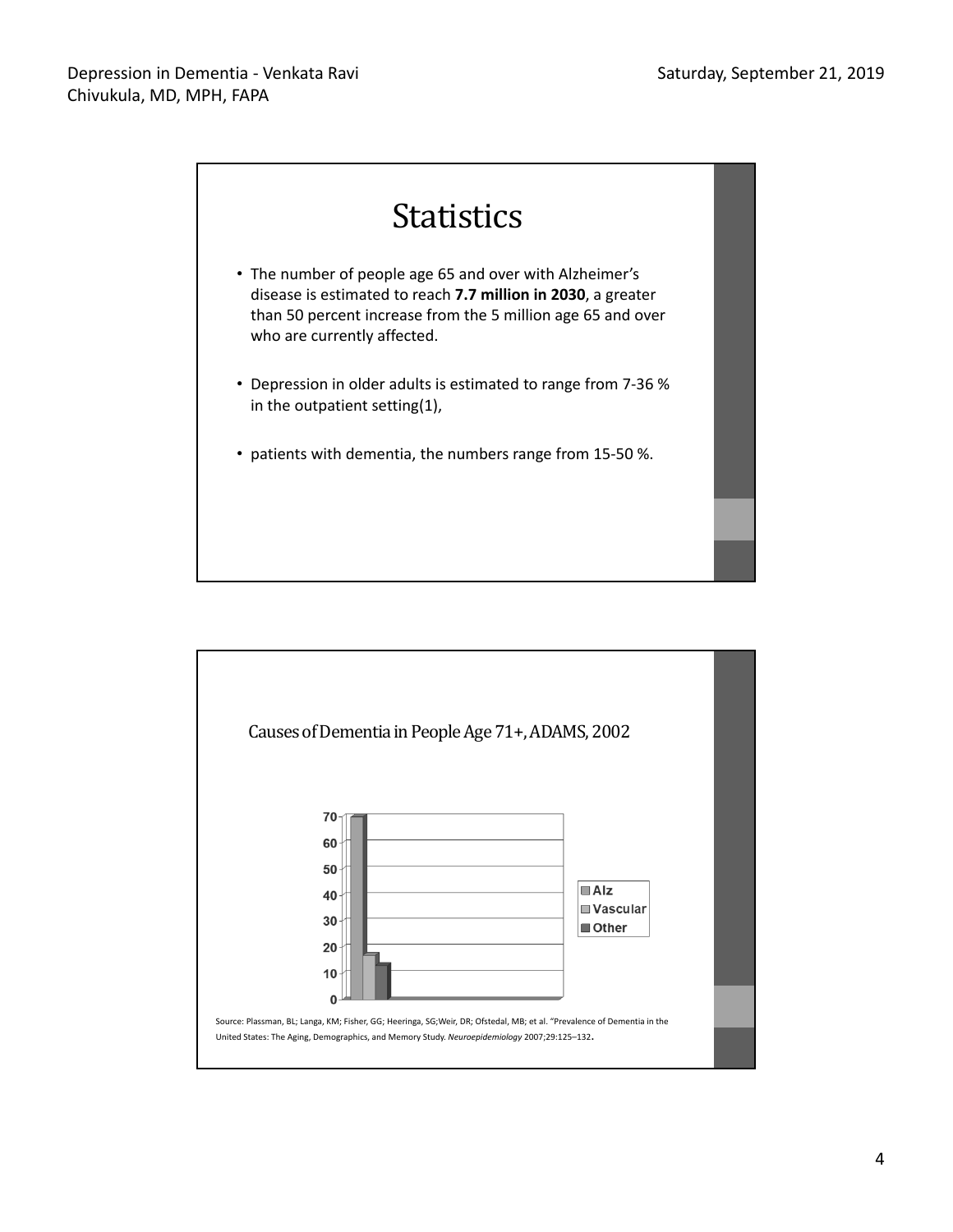

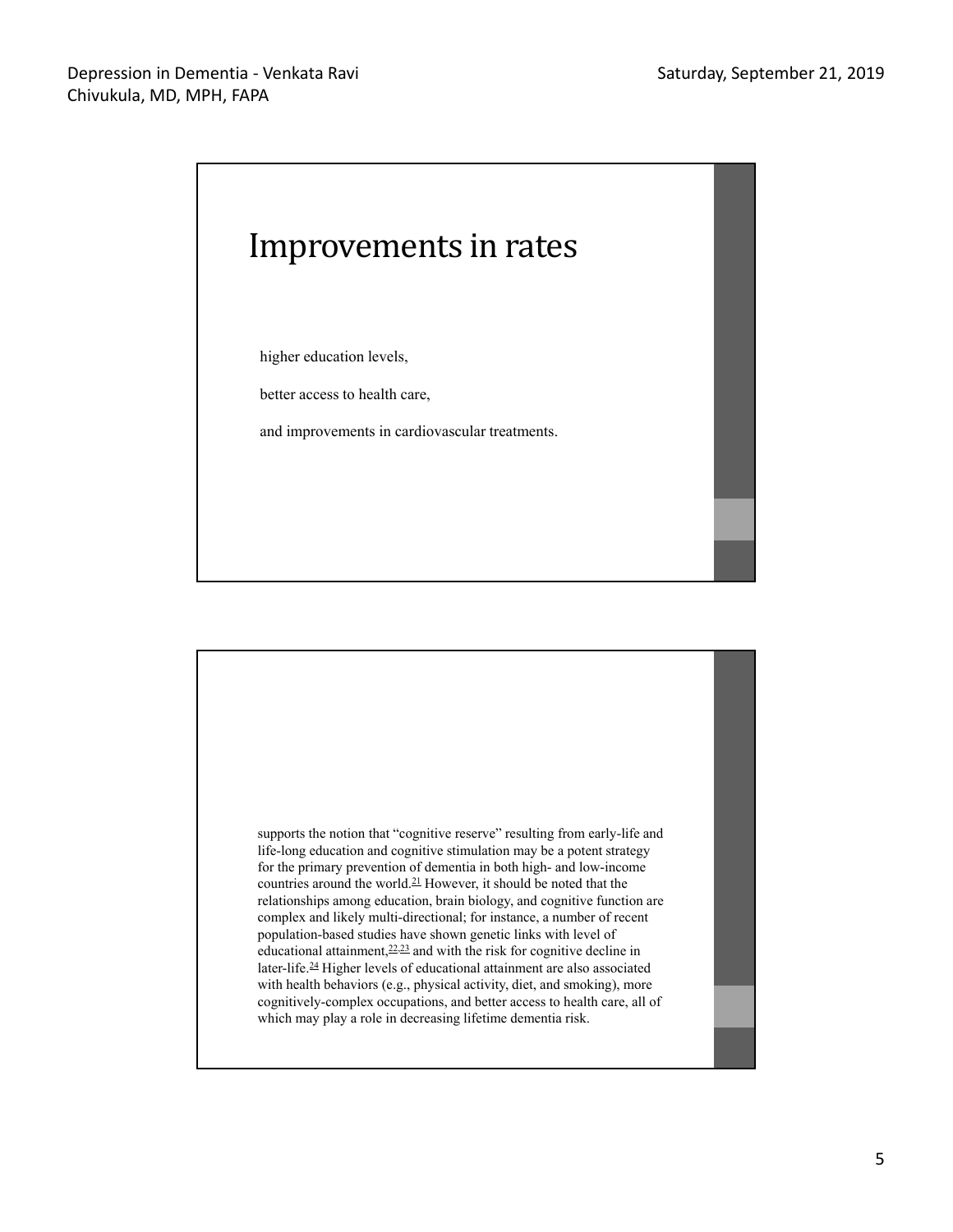

| Due to     |                                                                                                  |
|------------|--------------------------------------------------------------------------------------------------|
|            | Huntington's disease                                                                             |
|            | • Hypothyroidism                                                                                 |
|            | Parkinson's disease                                                                              |
|            | <u>Vitamin B1 deficiency, Vitamin B12 deficiency, Folate deficiency</u>                          |
| • Syphilis |                                                                                                  |
|            | • Subdural hematoma                                                                              |
|            | Hypercalcaemia, Hypoglycemia                                                                     |
|            | • AIDS dementia complex                                                                          |
|            | <b>Pseudodementia (a major depressive episode with prominent cognitive</b><br>symptoms)          |
|            | • Substance-induced persisting dementia (related to psychoactive use and<br>formerly Absinthism) |
|            | • General medical conditions (i.e. end stage renal failure, cardiovascular<br>disease etc.)      |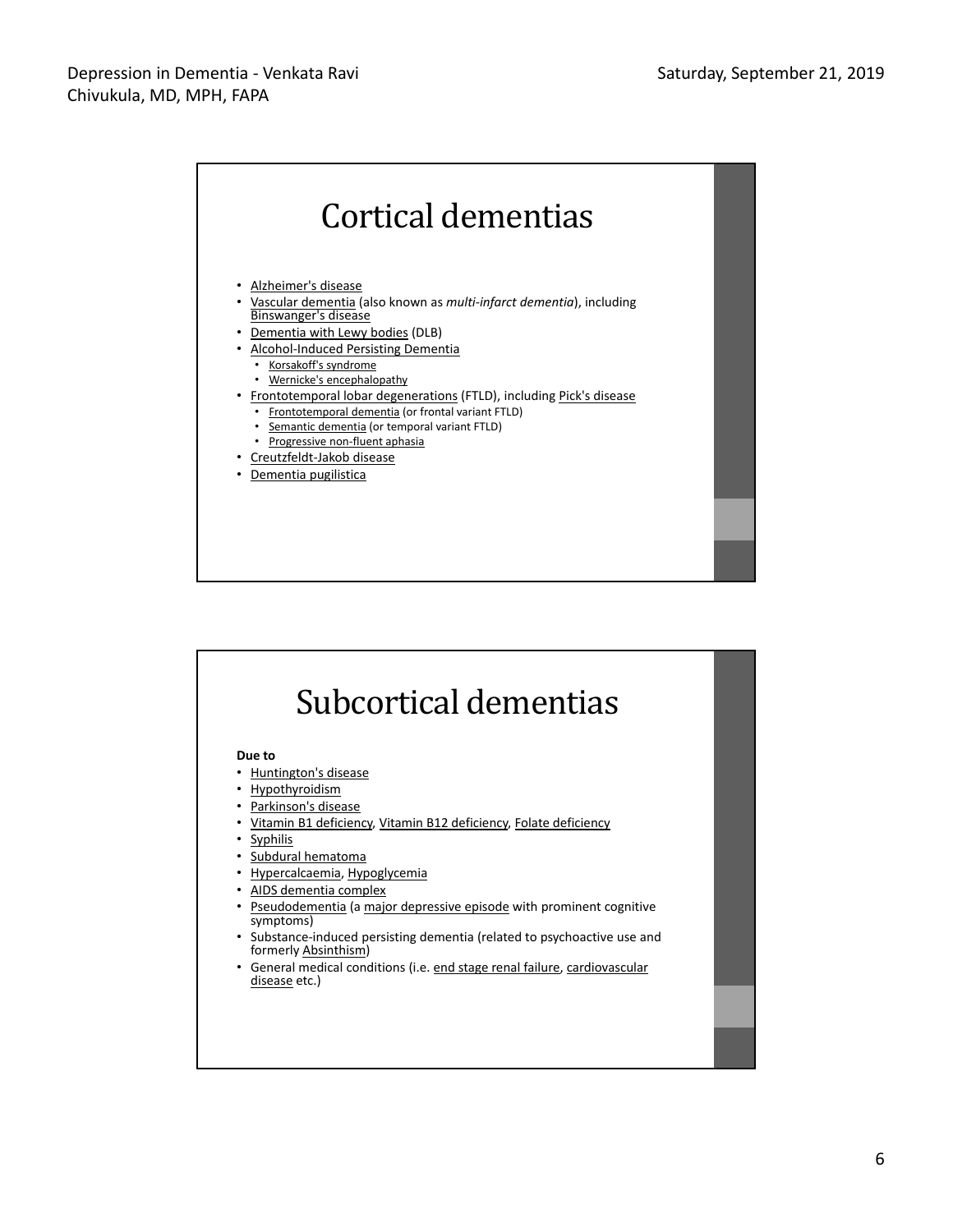

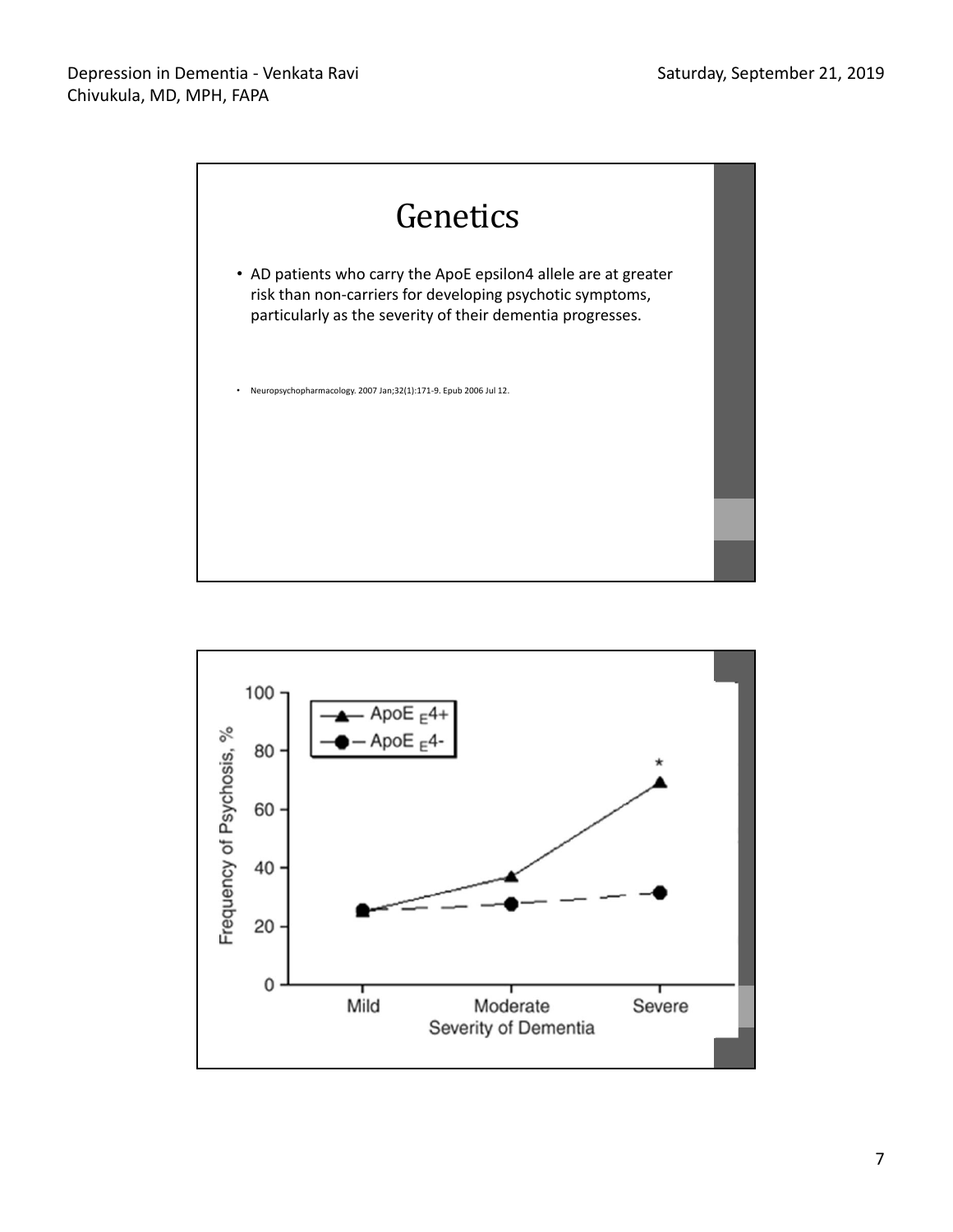

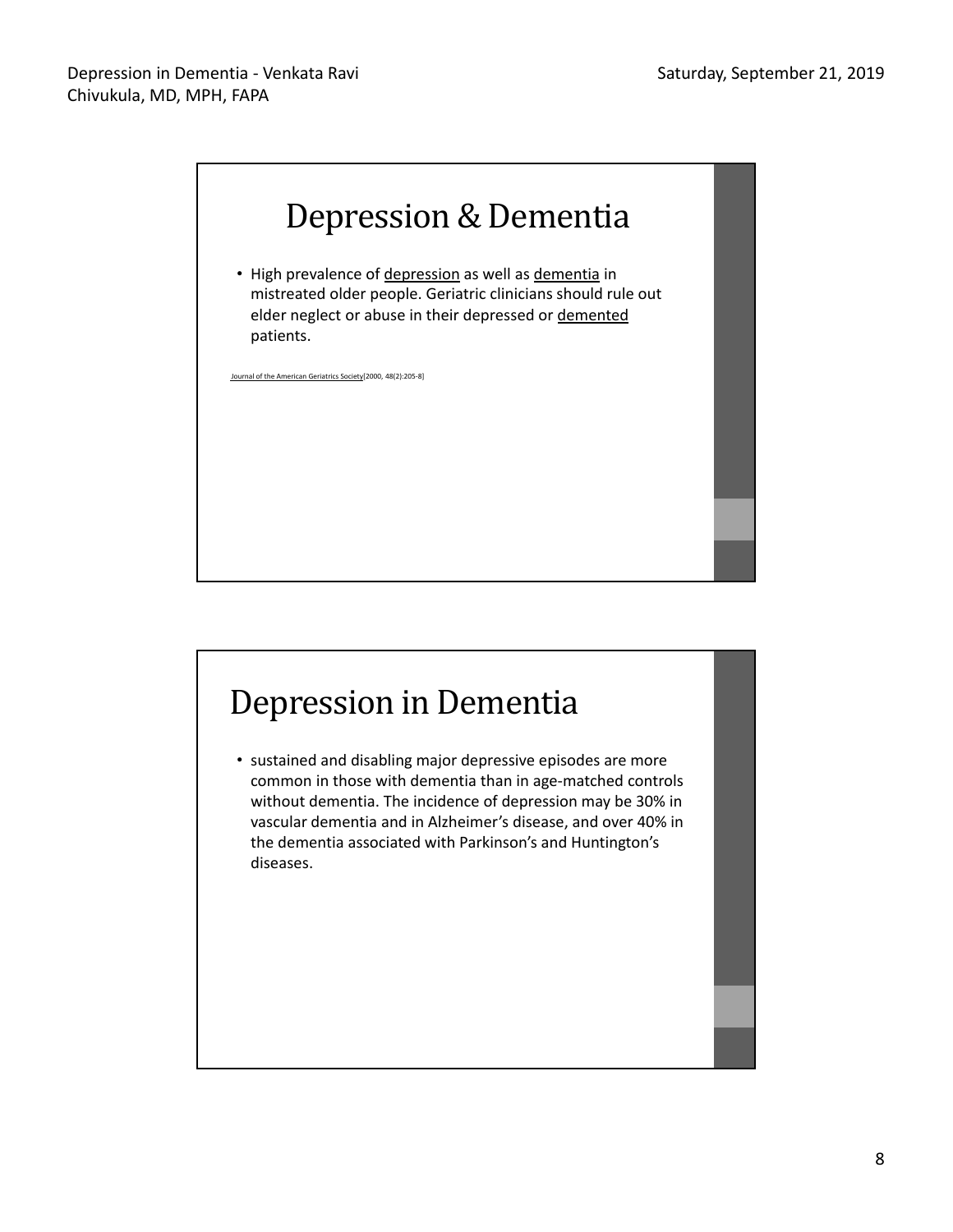

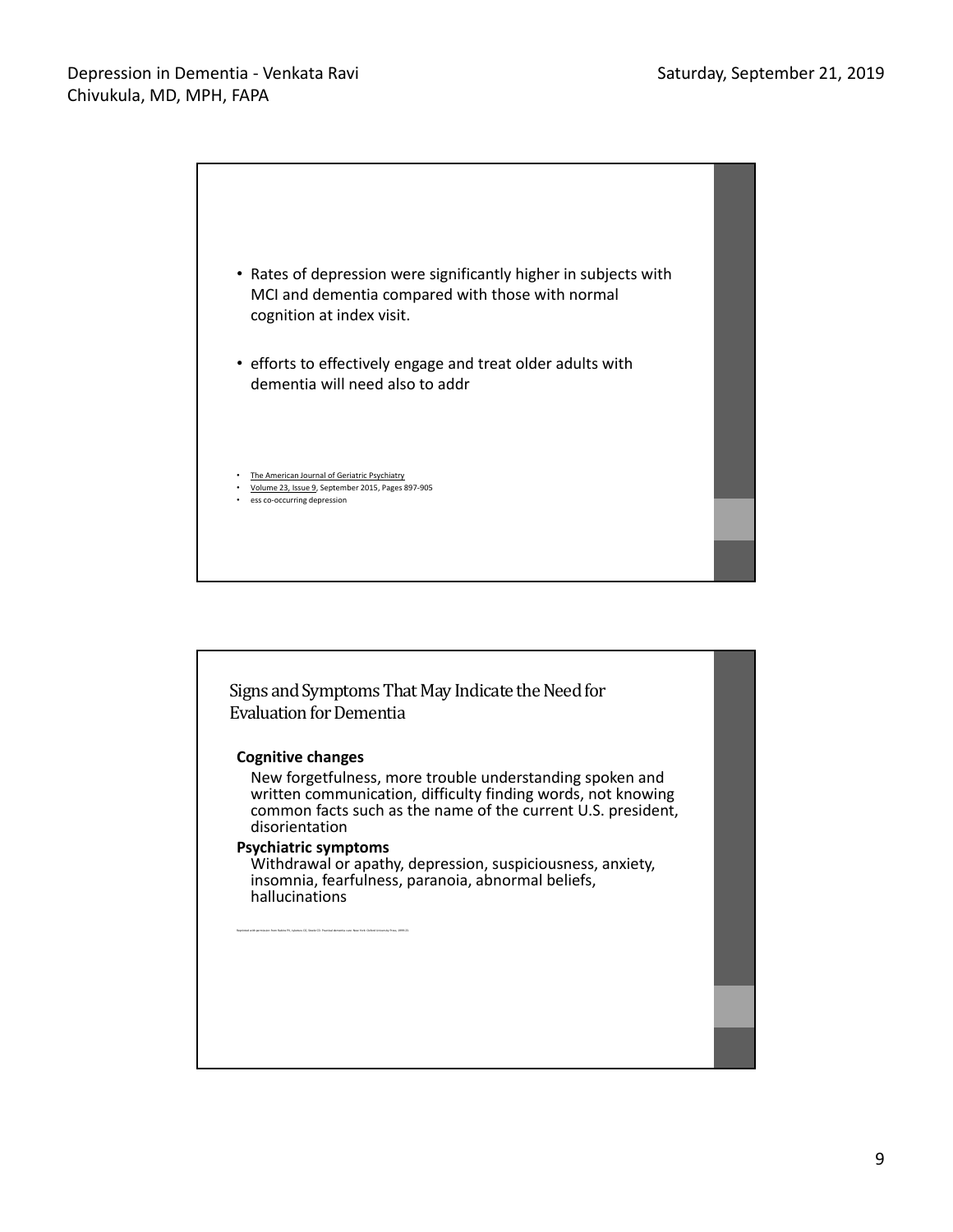Signs and Symptoms That May Indicate the Need for Evaluation for Dementia **Personality changes** Inappropriate friendliness, blunting and disinterest, social withdrawal, excessive flirtatiousness, easy frustration, explosive spells **Problem behaviors** Wandering, agitation, noisiness, restlessness, being out of bed at night **Changes in day-to-day functioning** Difficulty driving, getting lost, forgetting recipes when cooking, neglecting self-care & household chores, difficulty handling money, making mistakes at work, trouble with shopping

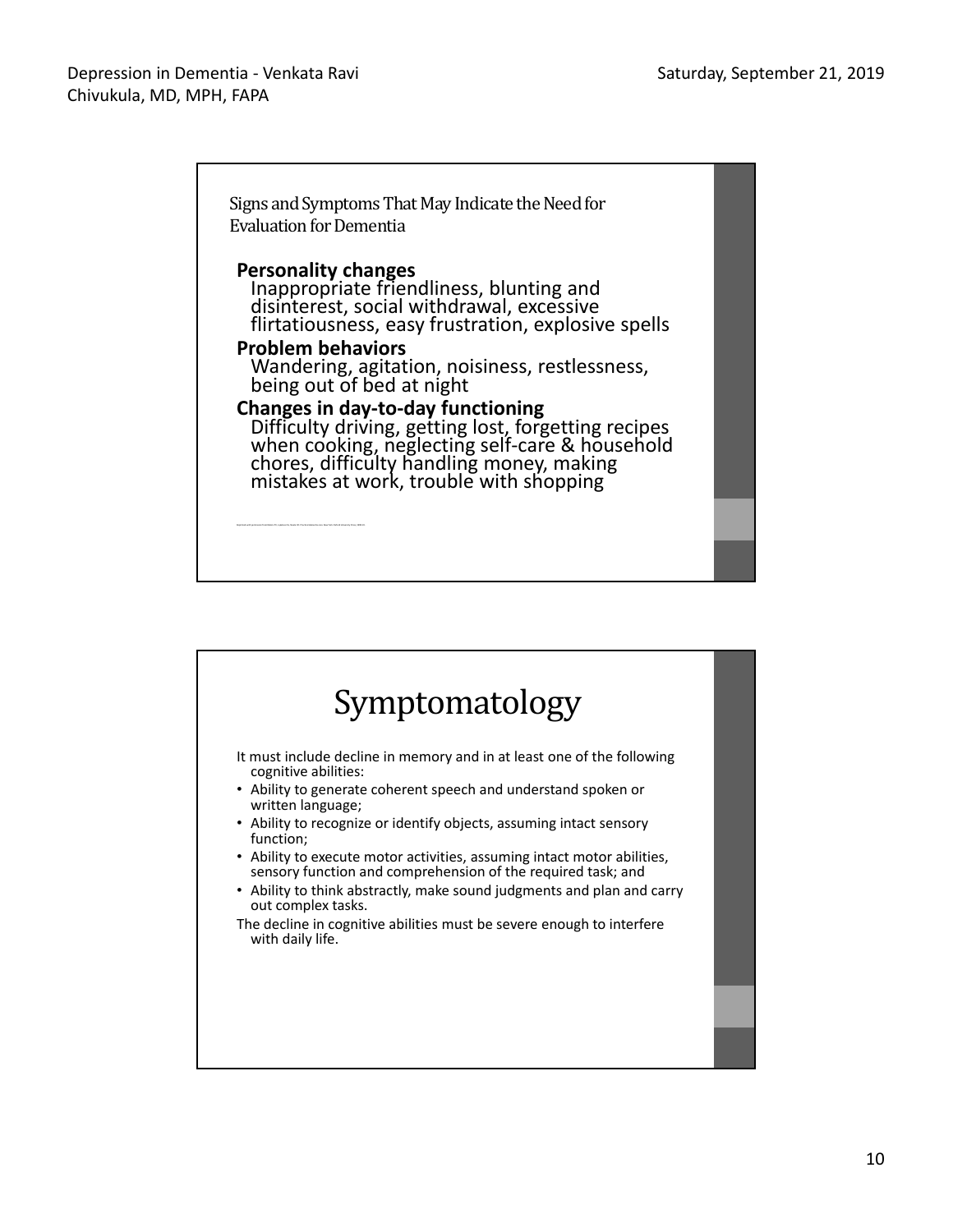

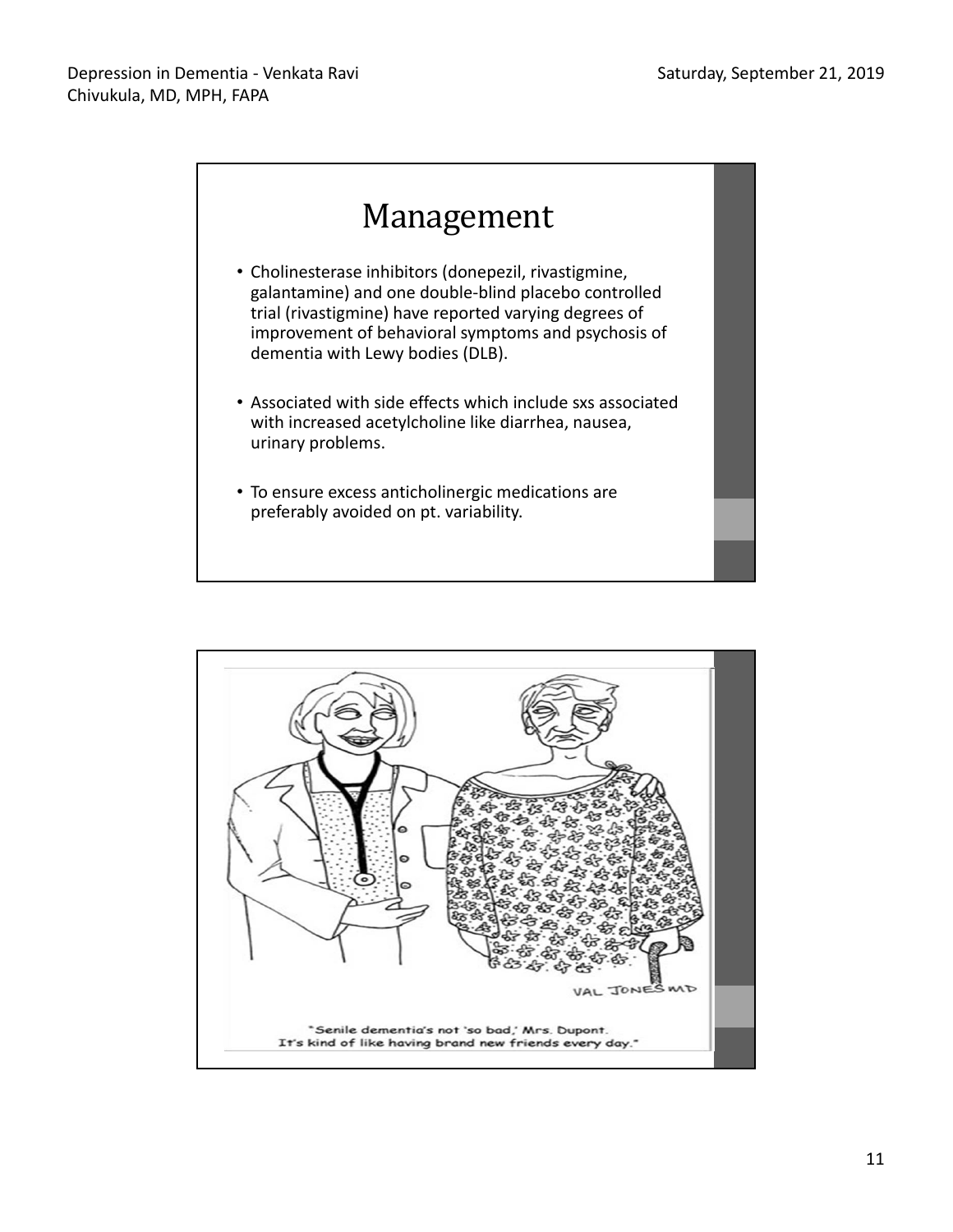

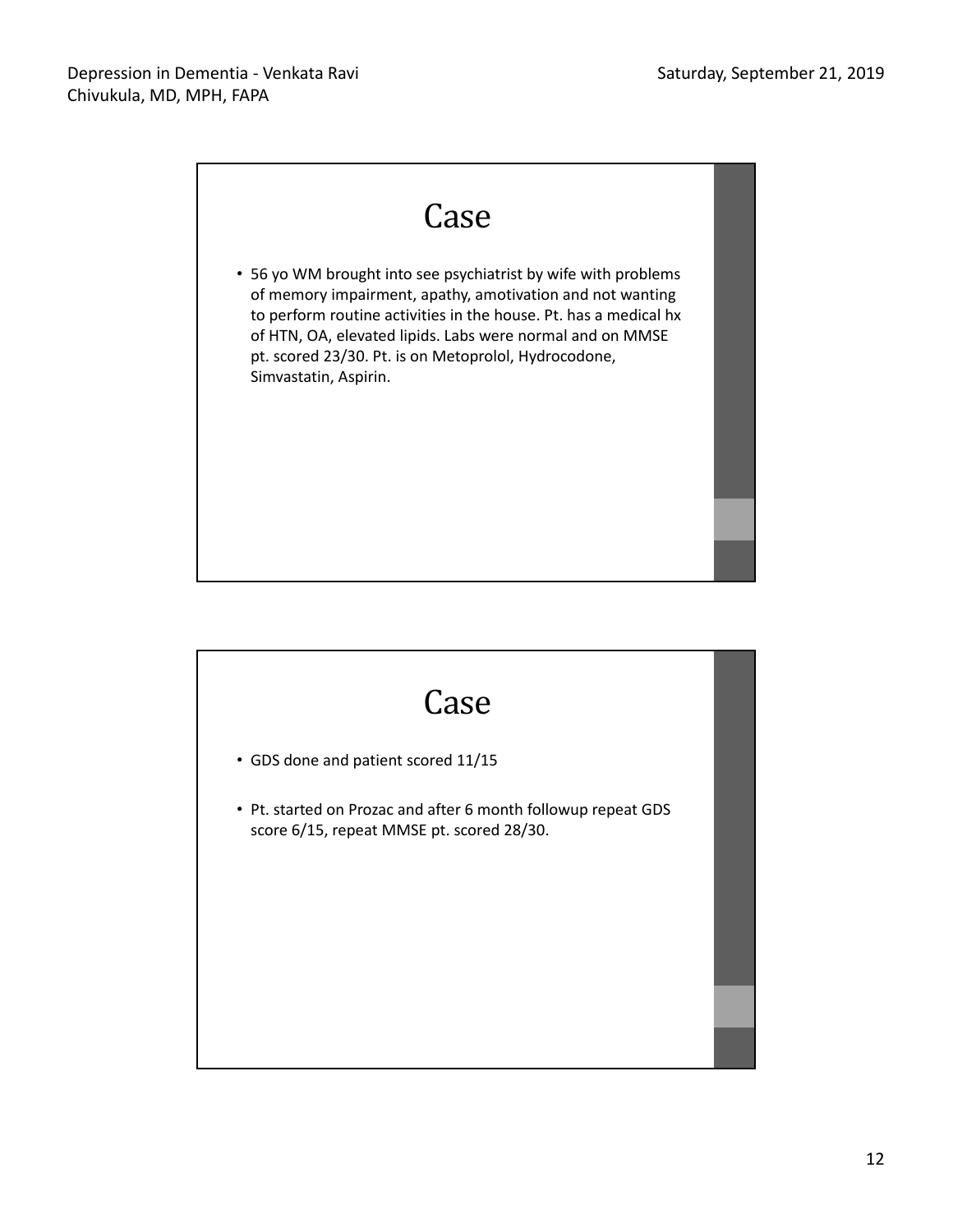

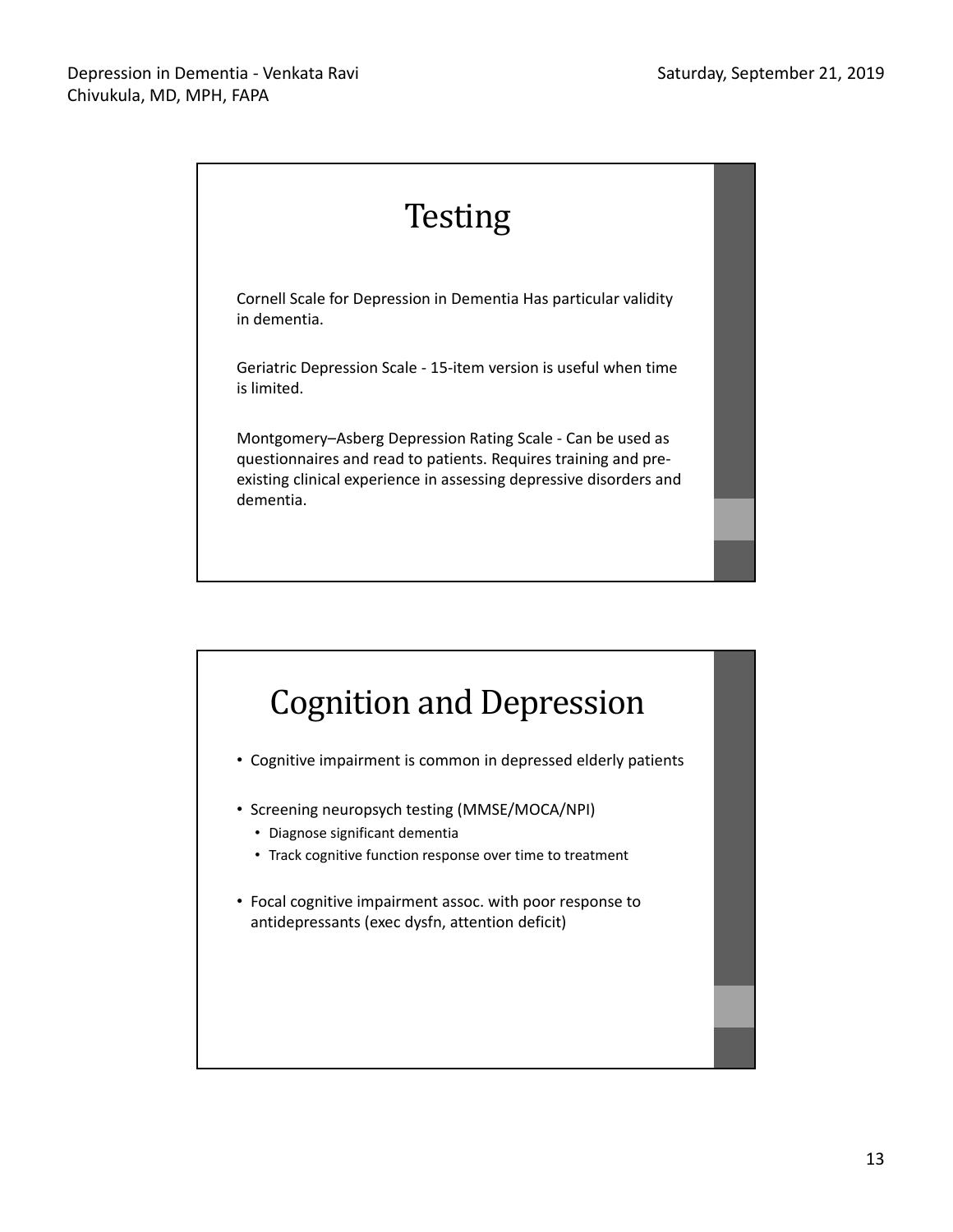

## Case Study

- Med Hx
	- Gall bladder problems,
	- Sleep apnea
- No hx of head injury
- CT scan head 2011 negative
- Substance Use Hx negative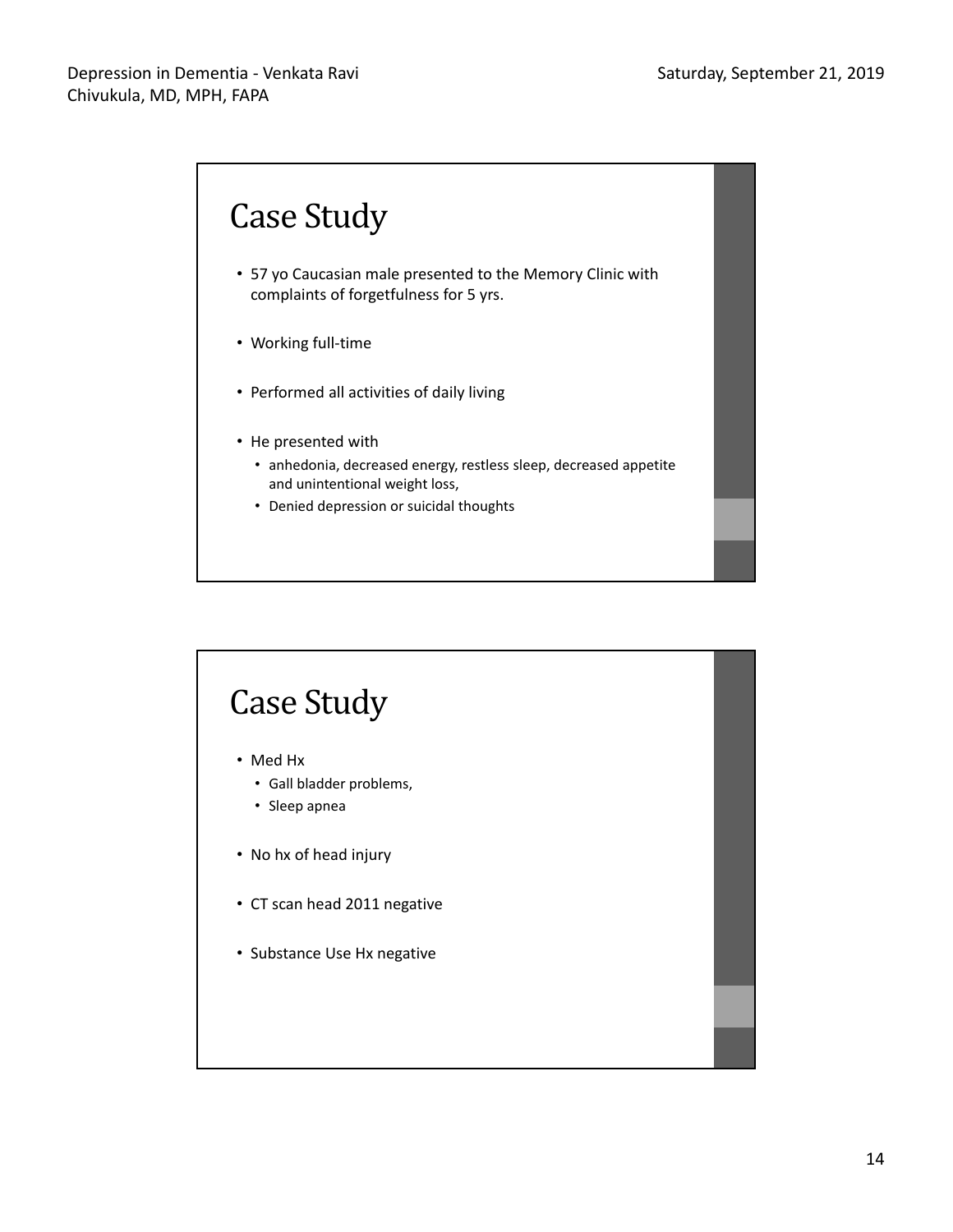

# Findings

- Neuropsychological Evaluation
	- cognitive deficits
	- impairments in memory encoding and consolidation,
	- Impairments in verbal fluency, visual construction, attention, verbal reasoning and cognitive flexibility
- Rpt MMSE 18/30
- MRI
	- Generalized atrophy advanced for age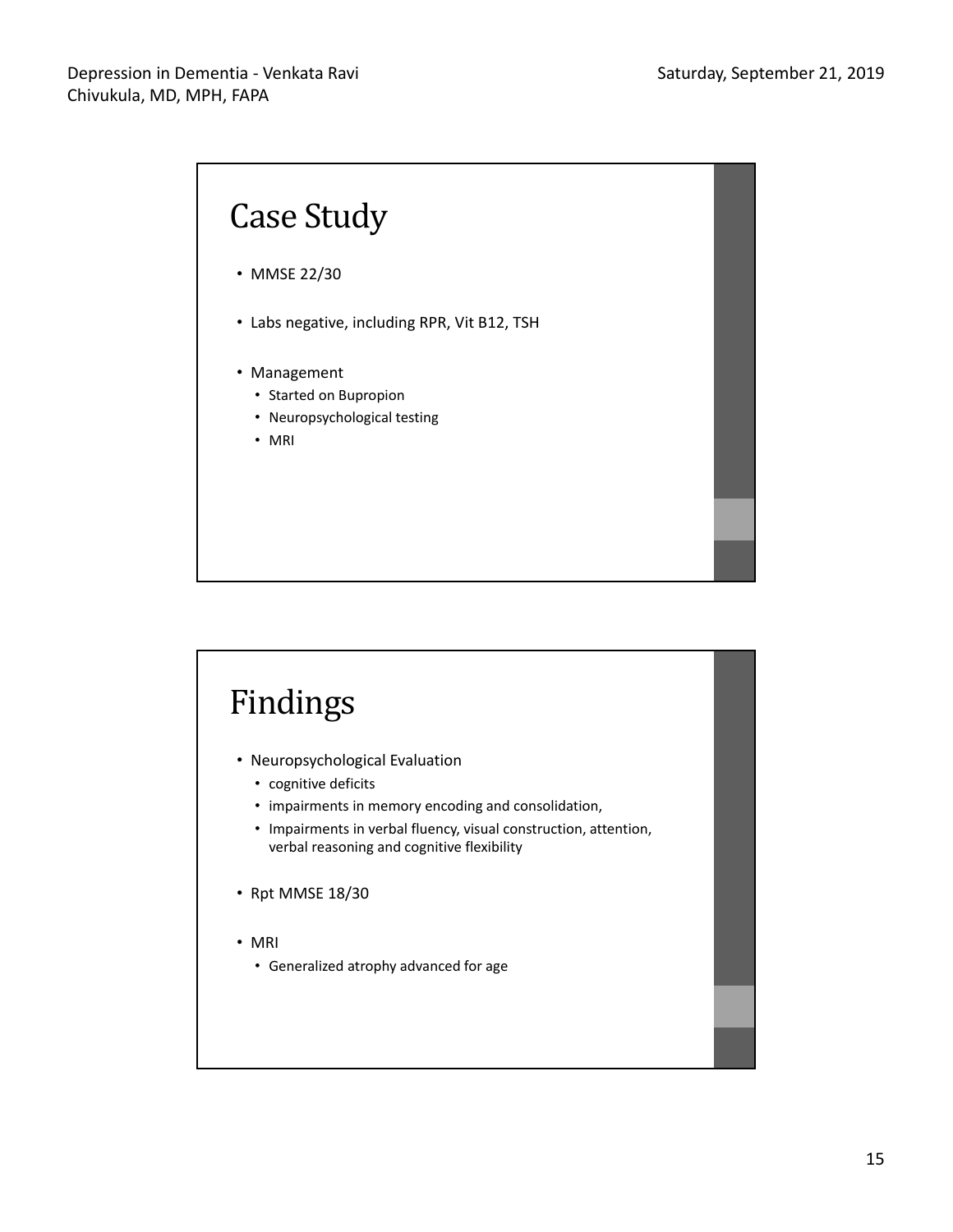#### Depression in Dementia - Venkata Ravi Chivukula, MD, MPH, FAPA



# Results

- Oct 2014
	- Pt presented to ED with gun-shot wound to chest suicide attempt
- Biopsy confirmed diagnosis of AD
- Cognitive impaired individual able to plan and execute a successful suicide
- Father committed suicide by gun shot in 1994 after being diagnosed with cancer and losing older son in 1993.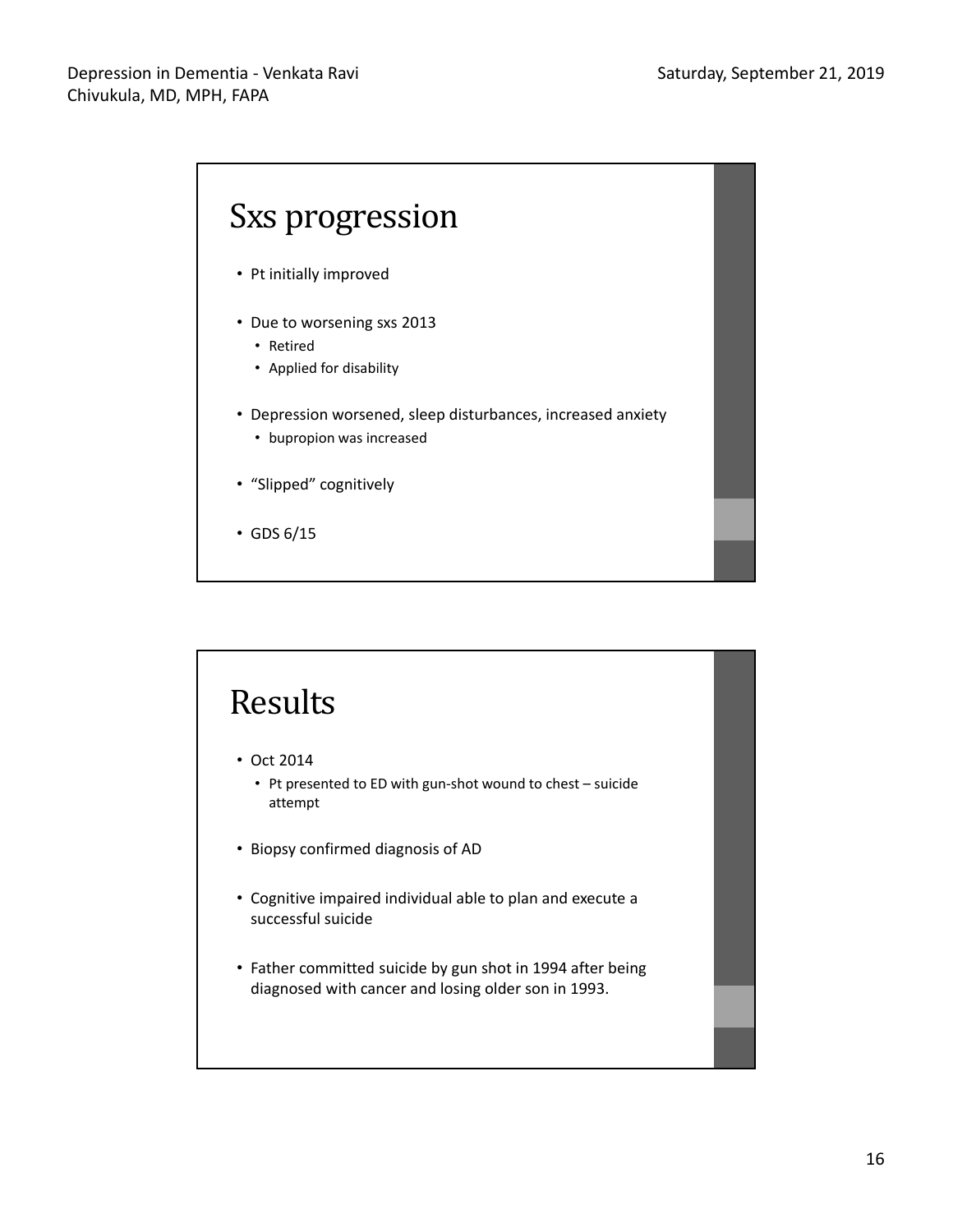

- Well educated individual
- Relative insight into prognosis
- Well planned purchased new gun after previous guns were removed
- Compensating for cognitive deficits leaving cues
	- Able to hide gun, put ribbon on lock box, mark key and put it in his keychain.
- Higher level of cognitive reserve
	- Education,
	- Occupation,
	- Neural resiliency
	- Ability to compensate

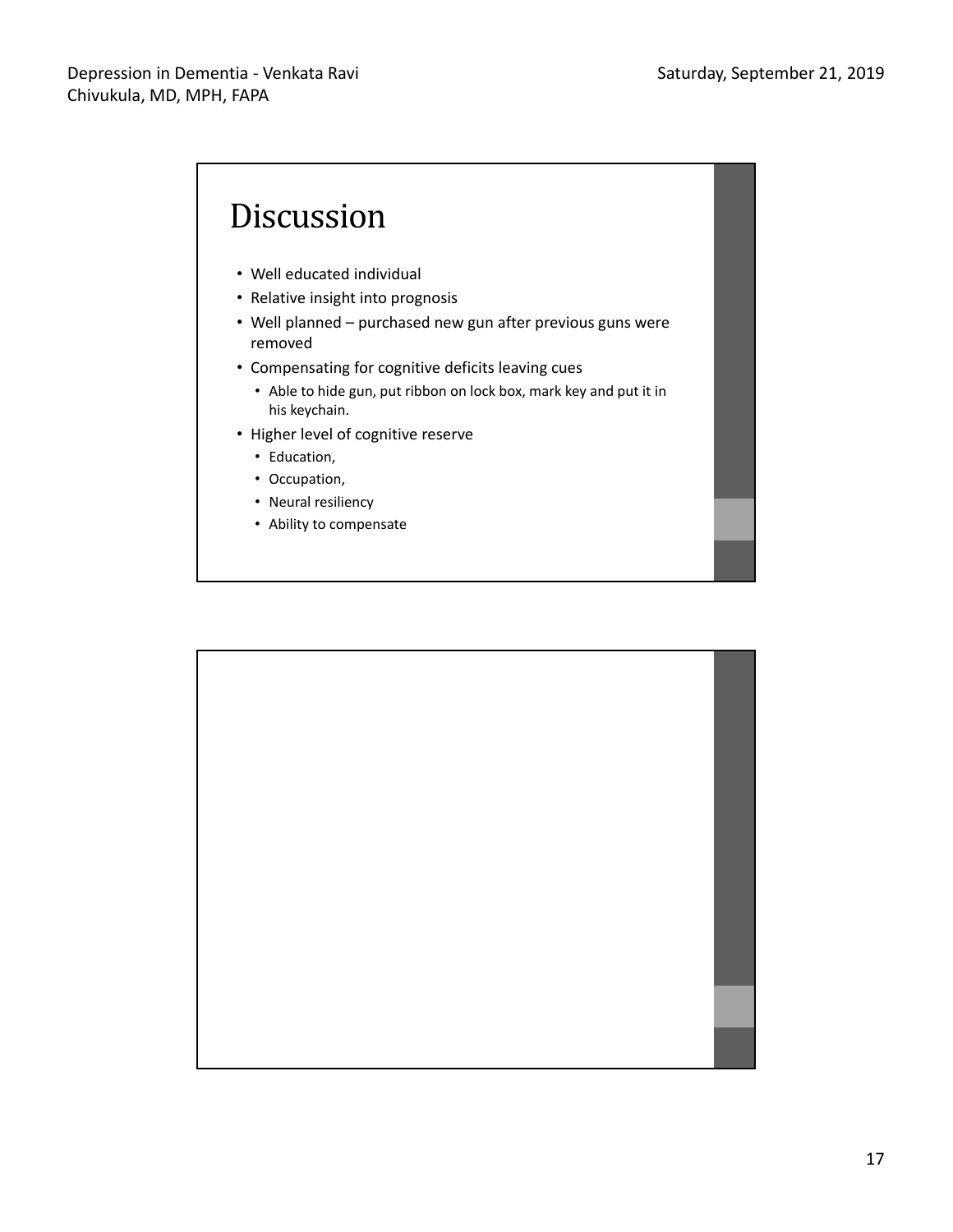### Major Depression DSM-IV-TR criteria

- Depressed mood or loss of interest or pleasure (one of them must be present)
- Diminished interest
- Appetite changes
- Sleep changes
- Loss of energy or fatigue
- Psychomotor agitation or retardation
- Feelings of worthlessness or excessive or inappropriate guilt
- Diminished concentration
- Suicidal ideations, specific plan, and attempts.

#### Dysregulation of the generalized stress response

- Schematic representation of the central neurocircuitry and its altered activity in acute stress and melancholic depression (chronic hyperactivation of the stress system).
- Hyperfunctioning amygdala, hypofunctioning hippocampus and/or hypofunctioning mesocorticolimbic system (MCLS) could be associated with chronic hyperactivation of the PVN CRH-AVP system and predispose to melancholic depression.
- PVN: paraventricular nucleus, CRH: corticotropinreleasing hormone, AVP: arginine vasopressin.
- Stimulation is represented by solid green lines and inhibition by dashed red lines.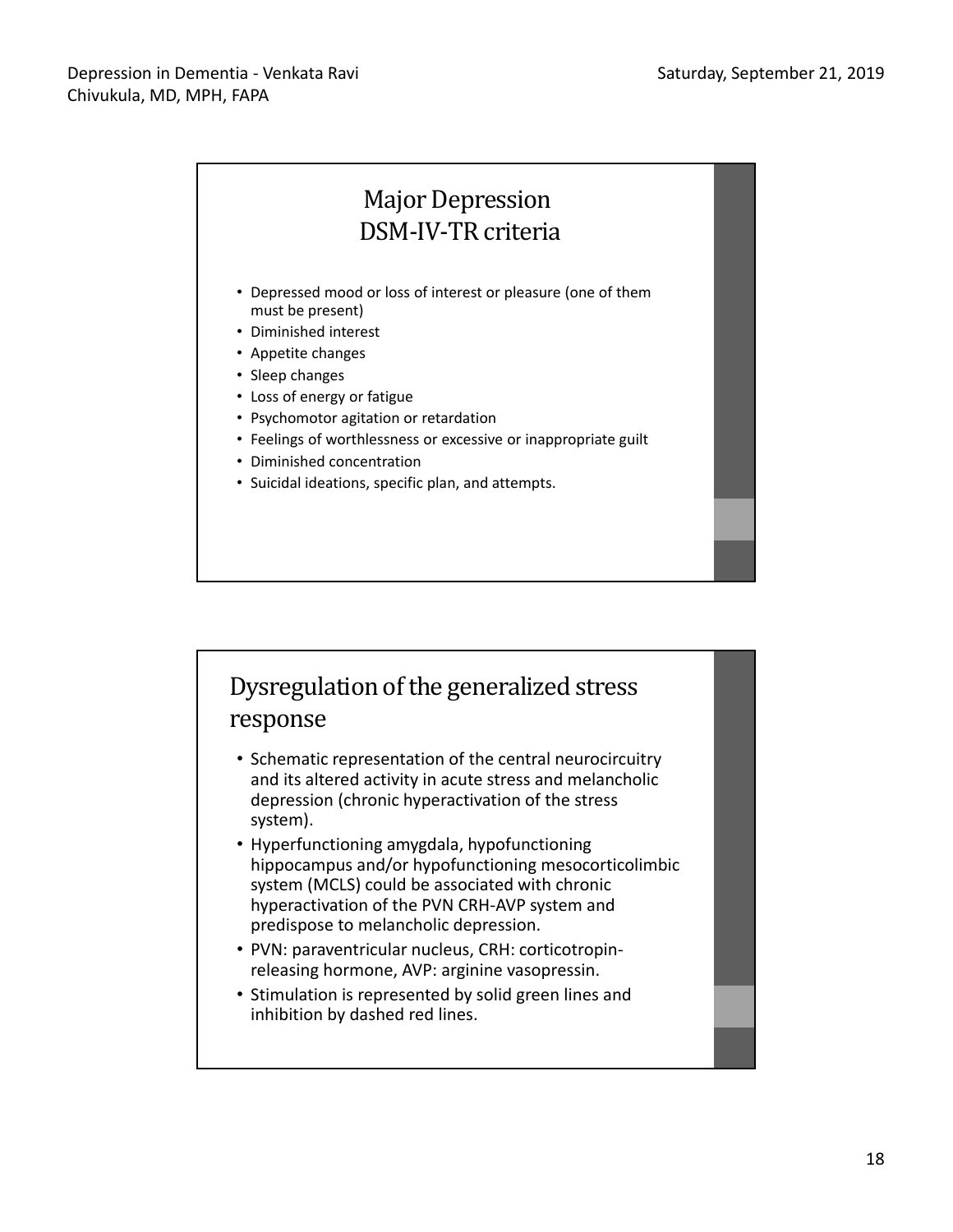

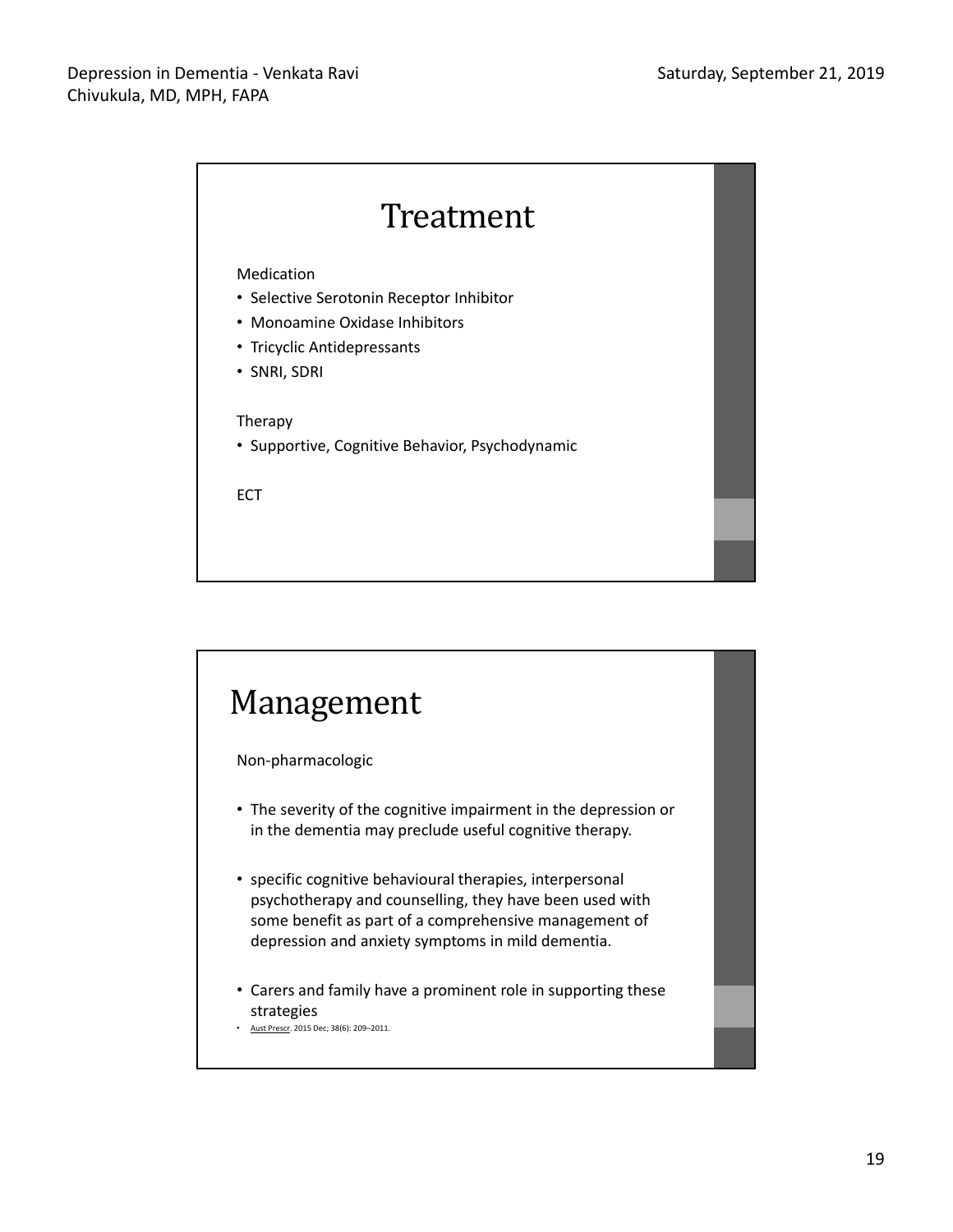

### Therapies • *Behavior Therapy-Pleasant Events (BT-PE).* — • teach caregivers behavioral strategies for improving patient depression • increasing pleasant events • using behavioral problem-solving strategies • Alter the contingencies that relate to depression and associated behavior problems. • *Behavior Therapy-Problem-solving (BT-PS).* — • Allowing caregivers more input into the content and flow of treatment. • problem-solving situations of concern • education, advice, and support to caregivers.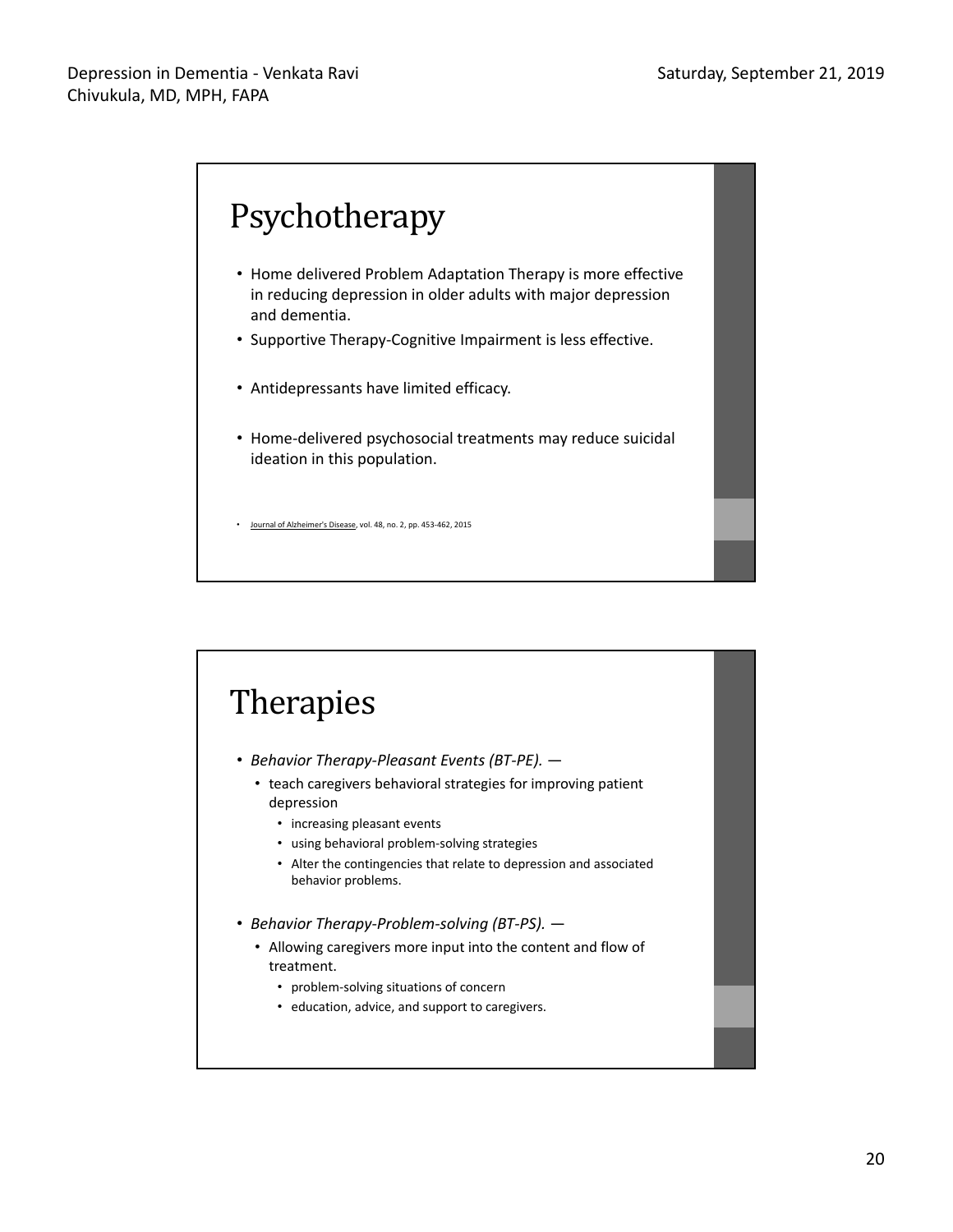# **Therapies**

- 60 minute session
- 9 session one per week
- Provide The Pleasant Events Schedule
- Goal- Identifying and Confronting behavioral disturbances that interfered with engaging in pleasant activities.
	- observing antecedents
	- consequences of these difficulties, and
	- devising problem-solving strategies for modifying problem behaviors

### Therapy Results

- Patients and caregivers receiving behavioral treatment improved significantly
- Patients with major depressive disorder were most likely to benefit from treatment
- Pre- dominantly dementia-related symptoms, such as difficulty concentrating, were less likely to show improvement.
- Importance of realistic expectations when treating these patients.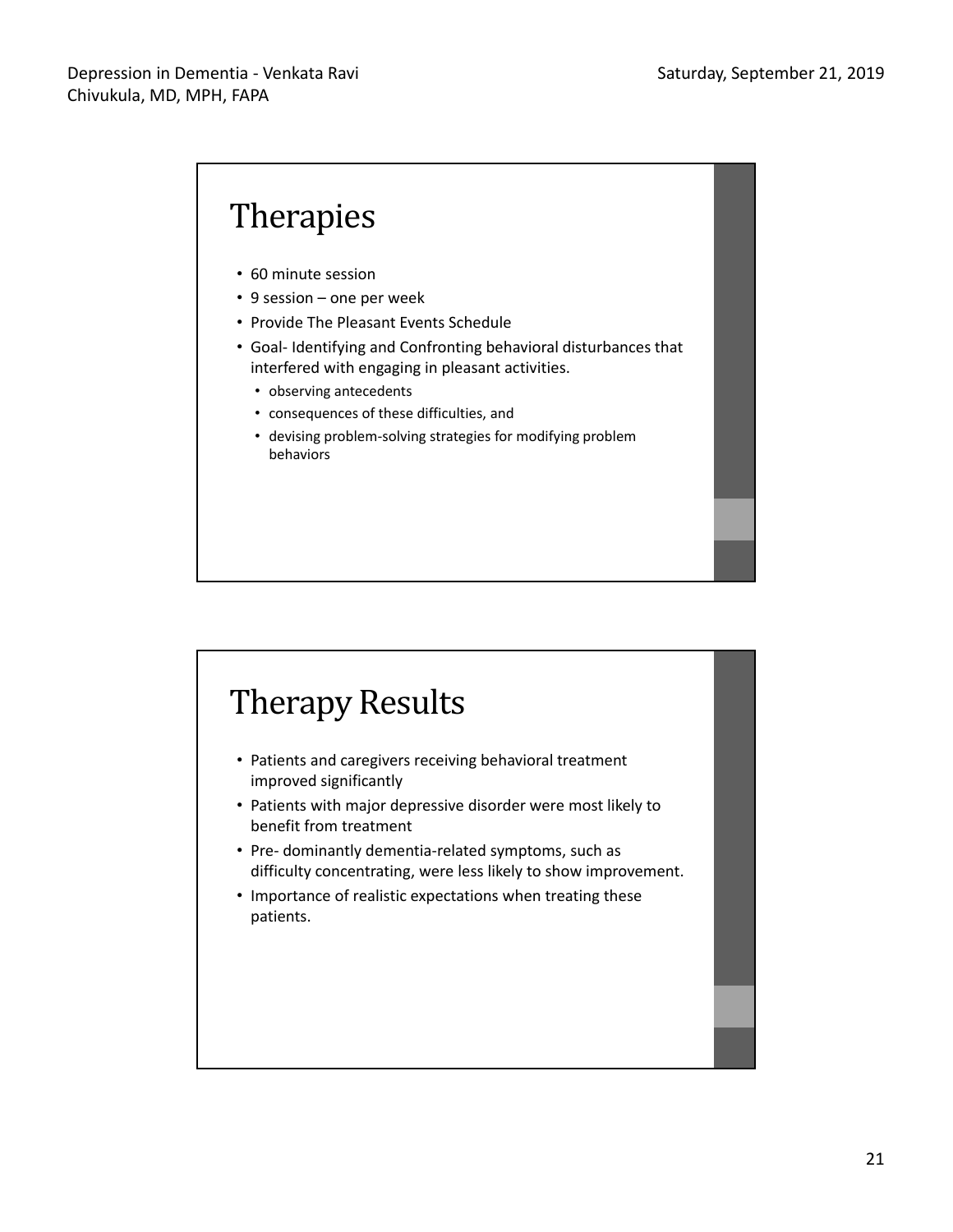### Conclusion

- considerable overlap between dementia and depression symptomatology.
- unrealistic to expect any depression intervention, whether pharmacological or nonpharmacological, to successfully impact symptoms that are entirely caused by a progressive dementia, such as AD
- Incorporating components such as patient and caregiver health status and family and social support
- Expanding duration and content of treatment
- Combining Non-Pharmacologic and Pharmacologic treatment modalities

## Pharmacologic Management

- antidepressants should generally be reserved for individuals with depression where the symptoms are distressing and surpass the threshold for major depression. Acetylcholinesterase inhibitors and memantine are effective in the symptomatic treatment of Alzheimer's disease but current evidence does not support their use to treat depressive symptoms in dementia.
- Pain can be a frequent problem in dementia and may have significant effects on behavior and mood.
- Adequate analgesia plays a role in improving mood.

• Drugs & Aging February 2017, Volume 34, Issue 2, pp 89–95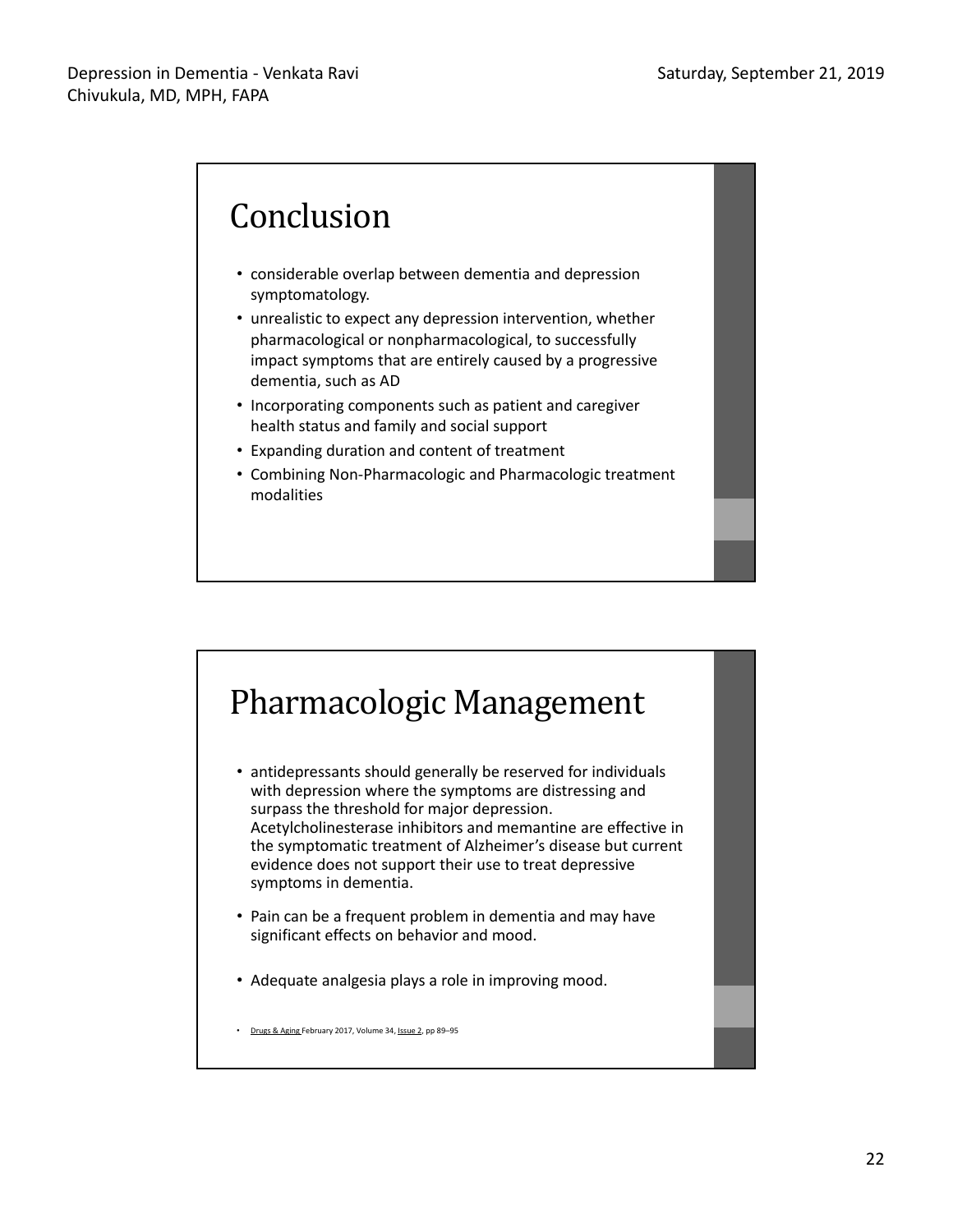

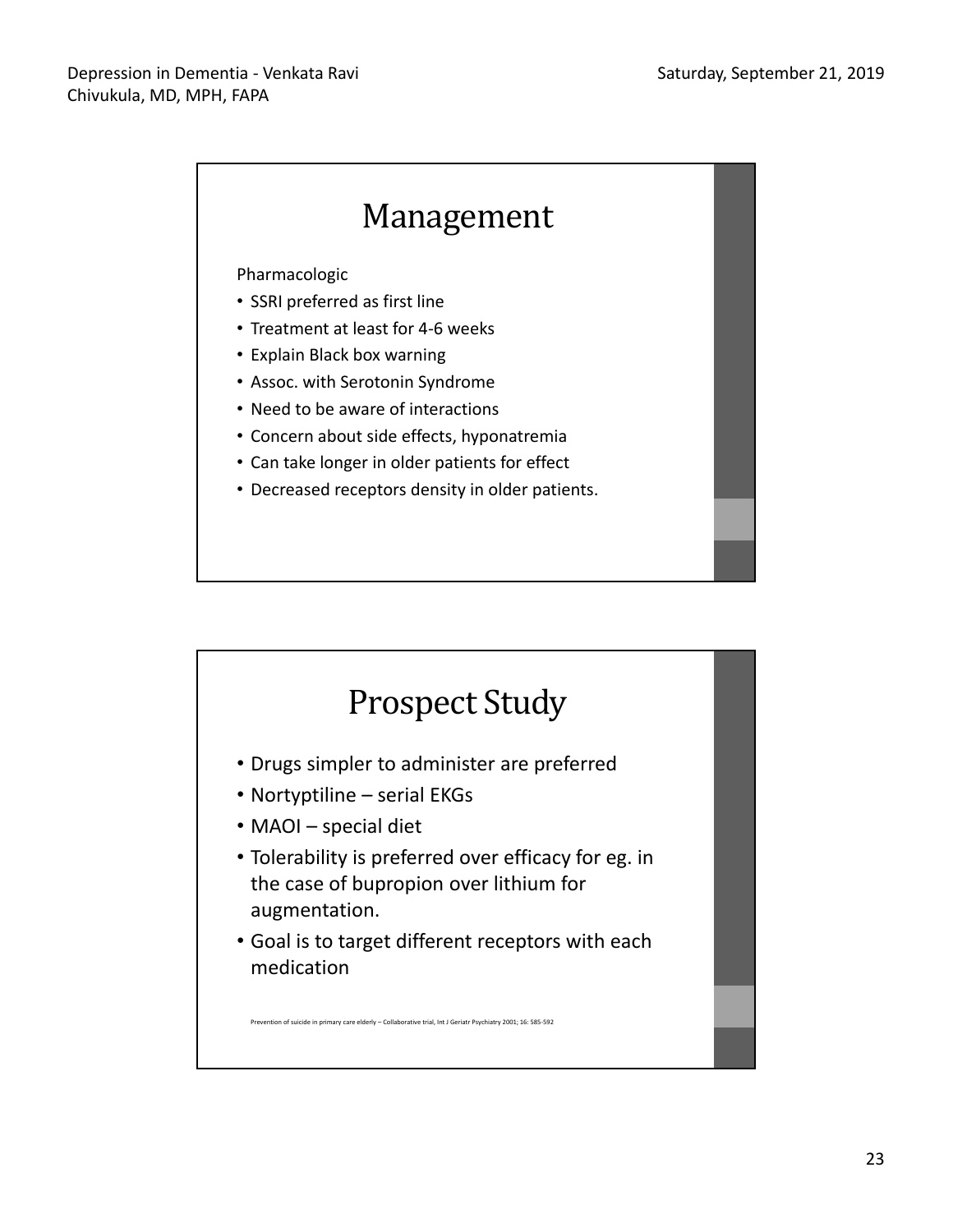

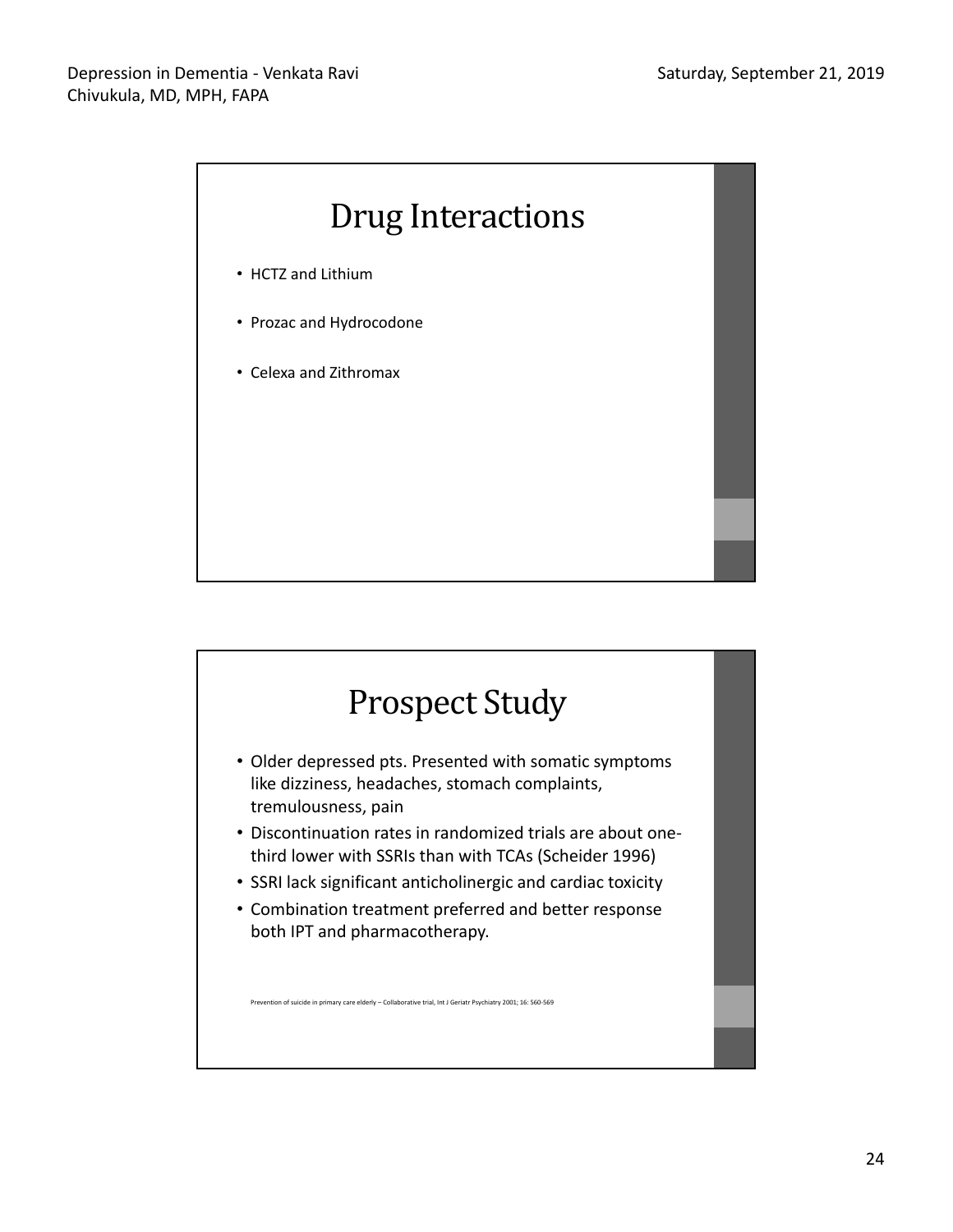

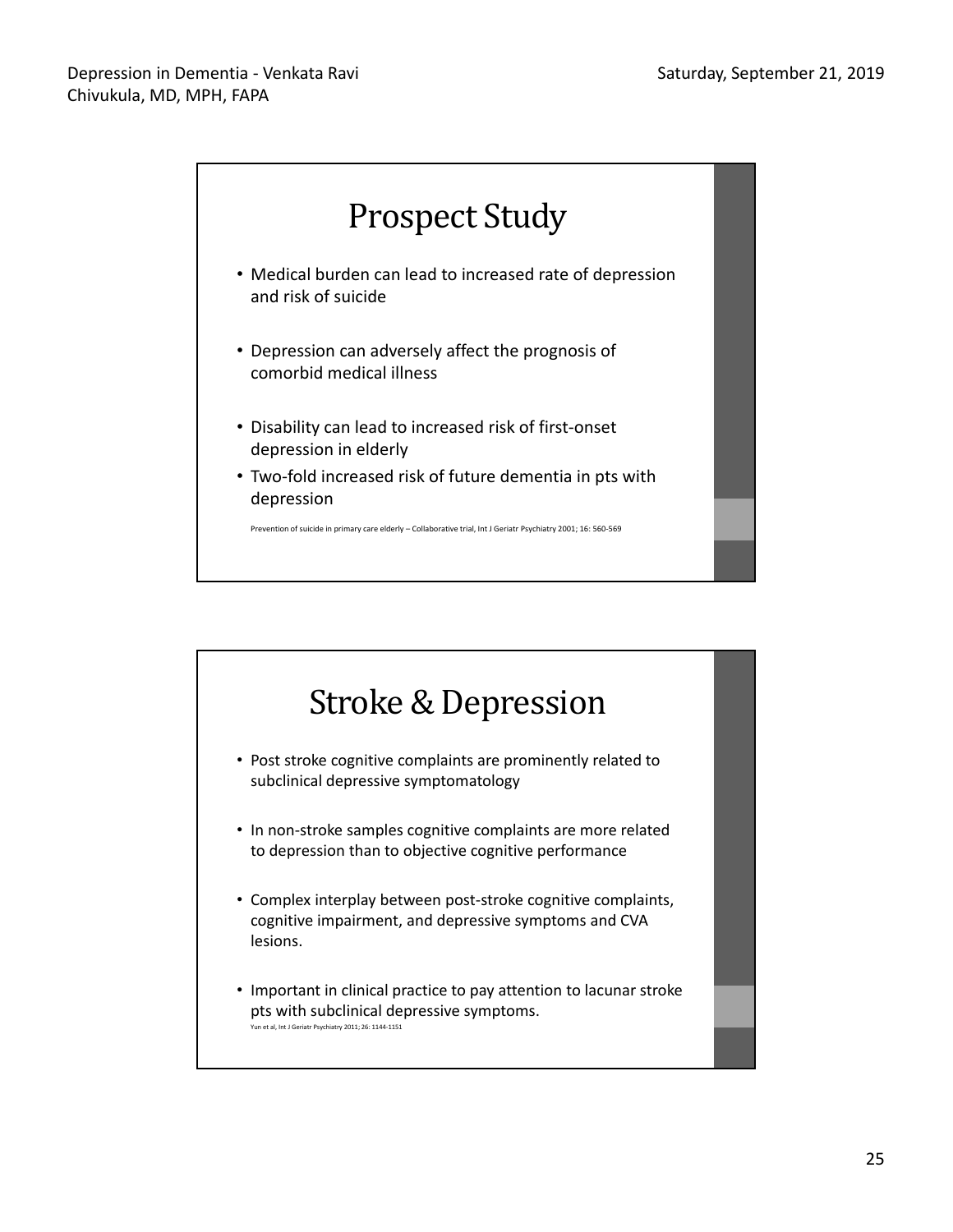#### Depression in Dementia - Venkata Ravi Chivukula, MD, MPH, FAPA